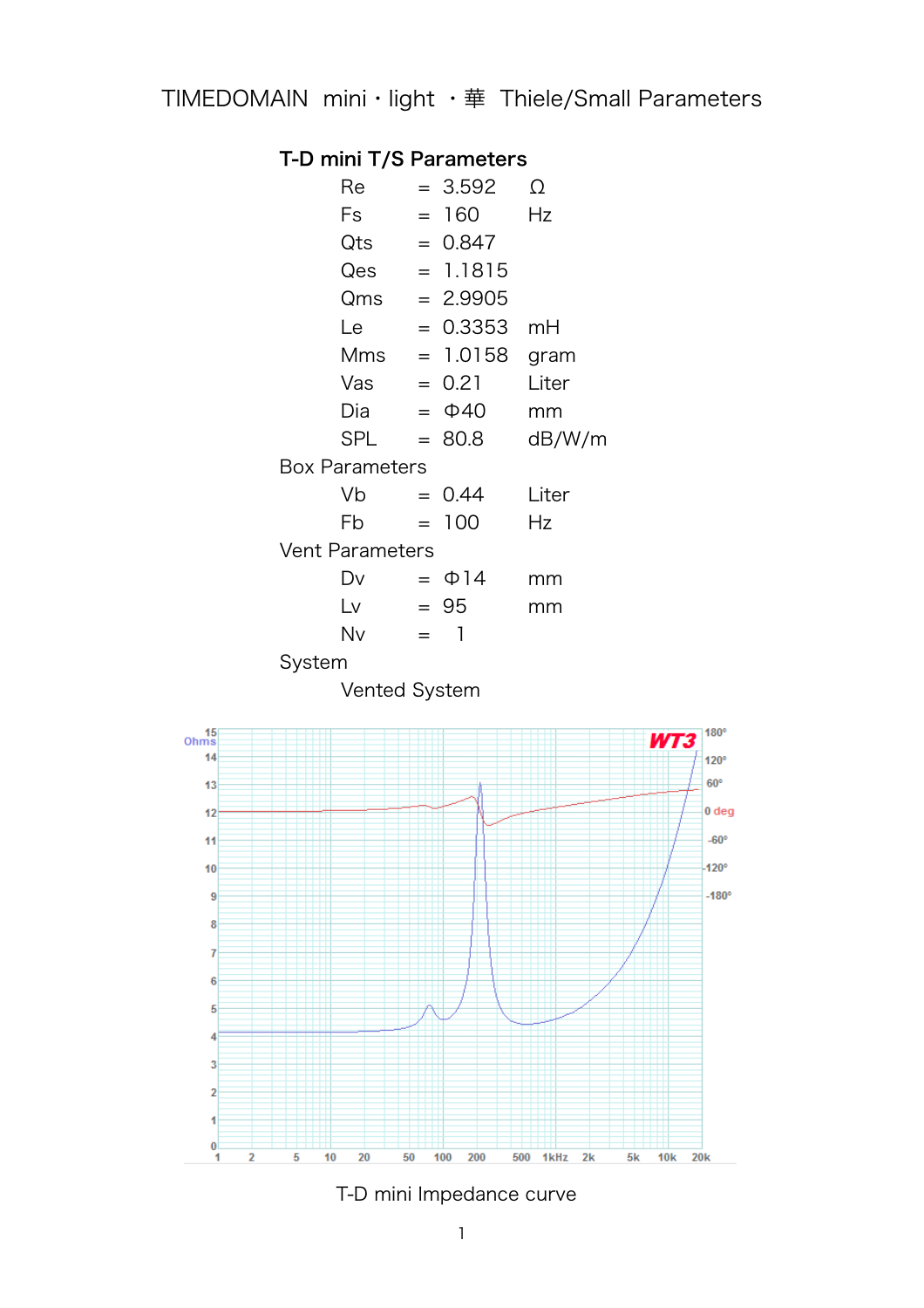## T-D light T/S Parameters

|        | Re                     |     | $= 3.776$    | Ω      |
|--------|------------------------|-----|--------------|--------|
|        | Fs                     |     | $= 245$      | Hz     |
|        | Qts                    |     | $= 1.025$    |        |
|        | Qes                    |     | $= 1.357$    |        |
|        | Qms                    |     | $= 4.191$    |        |
|        | Le                     |     | $= 0.1588$   | mH     |
|        | <b>Mms</b>             |     | $= 0.5832$   | gram   |
|        | Vas                    |     | $= 0.05$     | Liter  |
|        | Dia                    |     | $= \Phi$ 28  | mm     |
|        | SPL                    |     | $= 79.5$     | dB/W/m |
|        | <b>Box Parameters</b>  |     |              |        |
|        | Vb                     |     | $= 0.178$    | Liter  |
|        | Fb                     |     | $= 110$      | Hz     |
|        | <b>Vent Parameters</b> |     |              |        |
|        | Dv                     |     | $=$ $\Phi$ 6 | mm     |
|        | Lv                     |     | $= 35$       | mm     |
|        | Nv                     | $=$ | $\mathbf{I}$ |        |
| System |                        |     |              |        |
|        |                        |     |              |        |

Vented System



T-D light Impedance curve